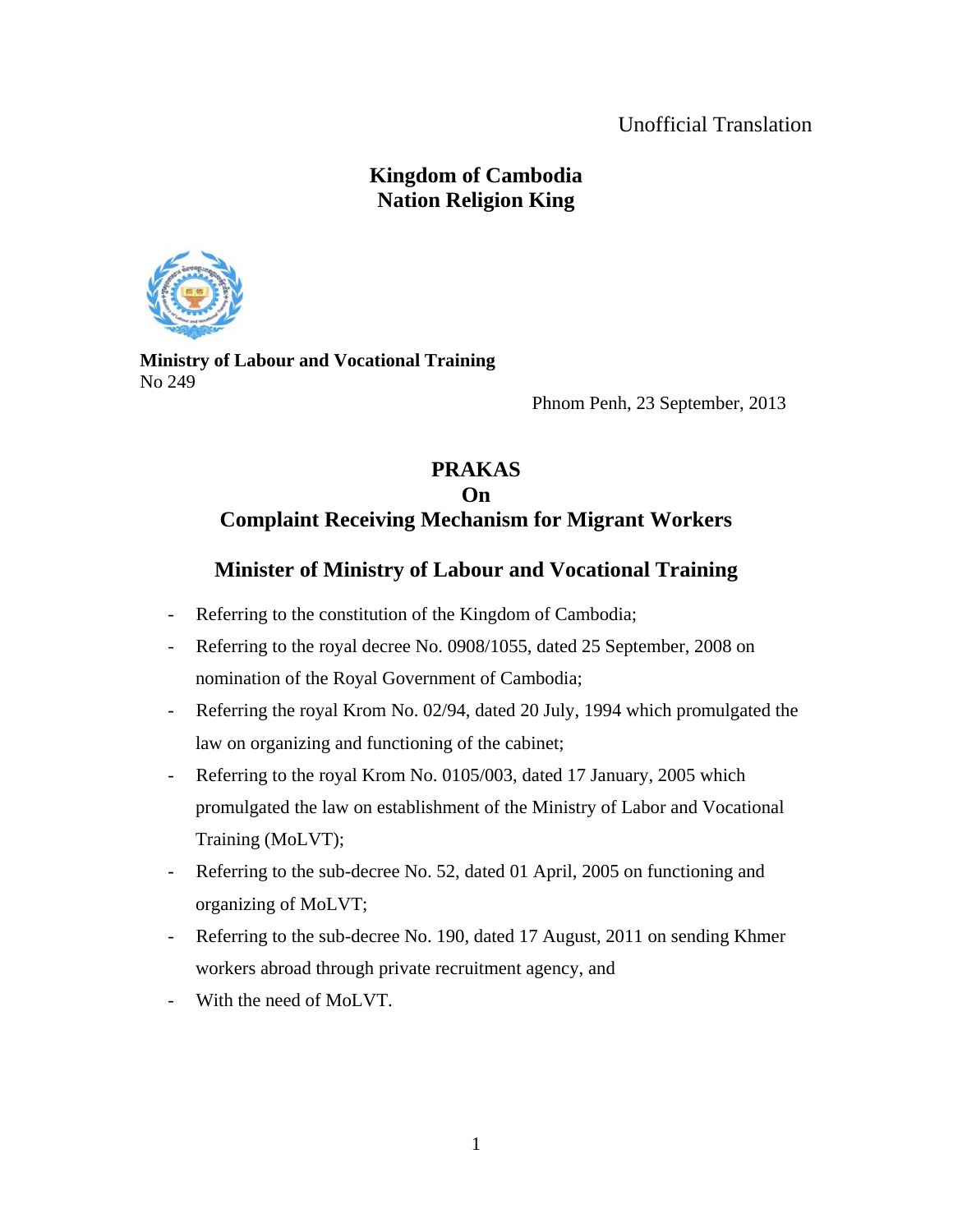## **Decided**

## **Article 1:**

The section to receive and resolve complaints concerning migrant workers is established in the Department of Employment and Manpower of the Ministry of Labour and Vocational Training and Provincial Departments of Labour and Vocational Training.

The Department of Employment and Manpower and Provincial Departments of Labour and Vocational Training can invite concerned parties to cooperate and advise, to resolve, conciliate or send complaints to the Institution which has responsibility in accordance with each case.

## **Article 2:**

In the Kingdom of Cambodia, all complaints relating to migrant workers are to be submitted to the Department of Employment and Manpower of the Ministry of Labour and Vocational Training, located in Building #3, Boulevard of Russian Federation, Sangkat Teuk Laak I, Khan Tuol Kouk, Phnom Penh or to the Provincial Department of Labour and Vocational Training in each province.

## **Article 3:**

Complaints relating to migrant workers can be filed by verbal means or in a written letter in accordance with the existing law, regulation and procedures. The content of any complaint shall cover the following:

- Subject of complaint;
- Name and address of complainant;
- Name and address of respondent;
- Cause and background of complaint;
- Date and place of case;
- Amount of money claimed for compensation (if any) and

Every complaint should provide supporting documents and other certificates (if any).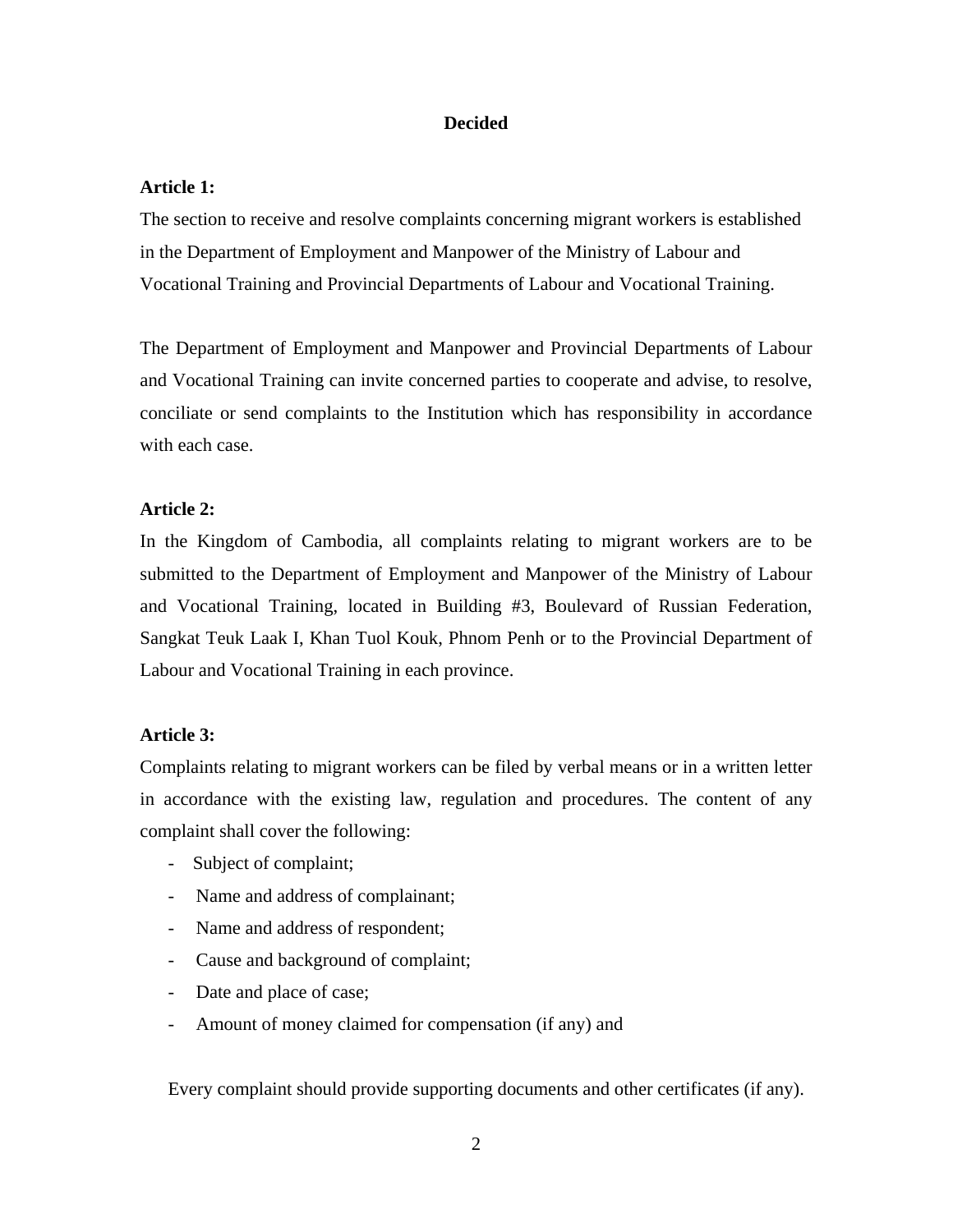#### **Article 4:**

After receiving a written complaint, within a period not exceeding 10 working days, the Department of Employment and Manpower or the Provincial Department of Labour and Vocational Training in each province shall take action to handle the case in accordance with the procedure, through preparing an invitation letter to invite each disputing party to provide information and evidence needed to resolve the dispute appropriately.

All non-written complaints shall be immediately resolved by the Department of Employment and Manpower or the Provincial Department of Labour and Vocational Training following the procedure.

#### **Article 5:**

In a case where the complainant or his/her representative has received an invitation letter and he/she does not come to provide additional information to the Department of Employment and Manpower or Provincial Department of Labour and Vocational Training by the deadline 2 times without providing information on the appropriate reasons, the complaint shall be nullified.

Duration of each warning letter shall not exceed 3 days, from the day of receipt of the warning letter.

In a case where the respondent or his/her representative has received an invitation letter and he/she does not show up to the deadline 2 times without providing information on the appropriate reasons, the case shall be determined as unable to be resolved determining that the respondent shall be responsible for violations alleged.

The dispute resolution officials shall immediately notify each party on the nullified complaint or party shall be responsible for violations alleged.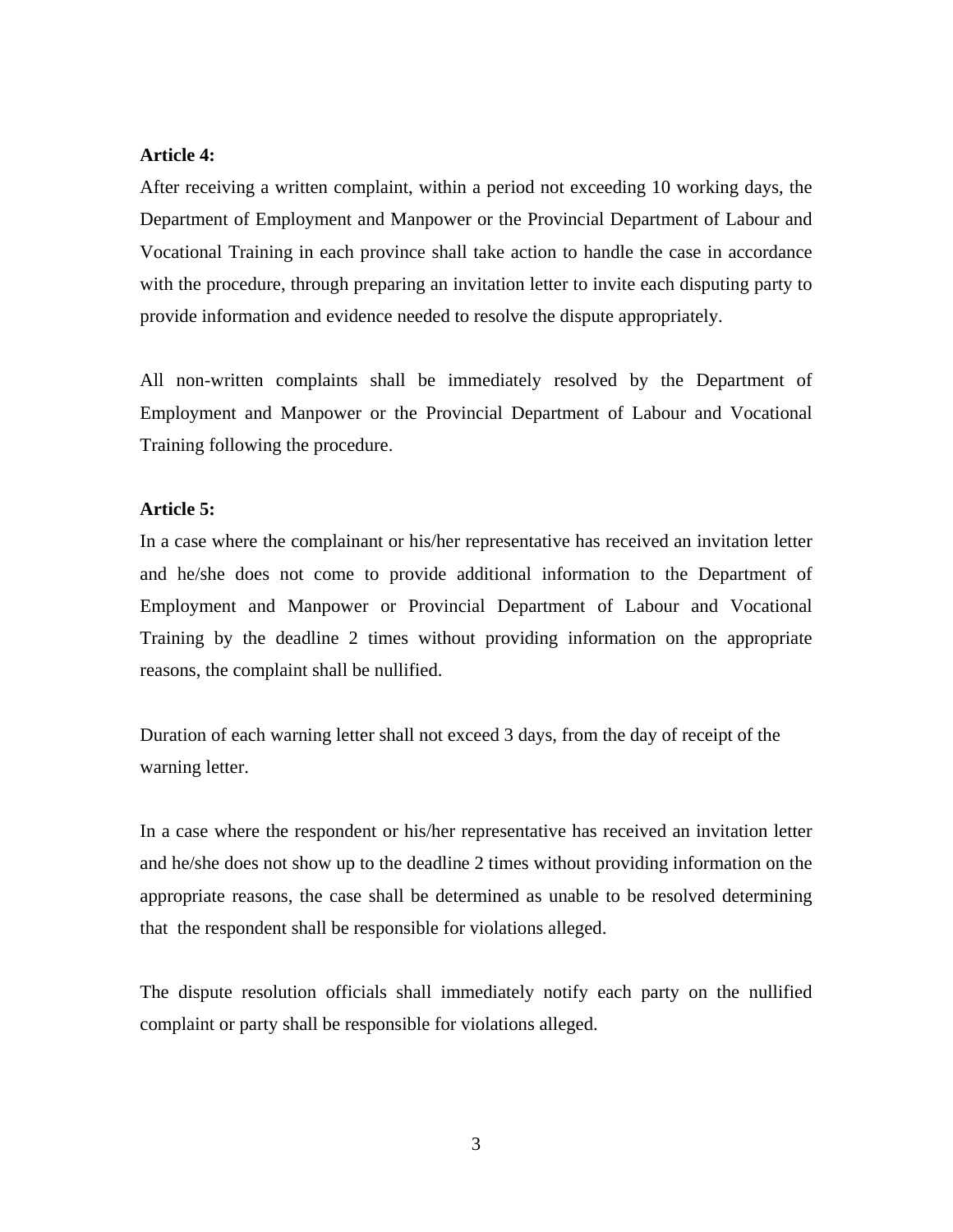The complainant as well as respondent shall be entitled to provide his/her last statement to the Department of Employment and Manpower or Provincial Department of Labour and Vocational Training not exceeding 3 days, from the day of receiving the warning letter, and the Ministry of Labour and Vocational Training shall take action in accordance with procedure.

## **Article 6:**

Upon request for help by both parties, a third party can either accompany or represent any disputing party. The third party shall be an adult who has the right to make decision.

## **Article 7:**

Every dispute resolution shall have a clear conciliation minute outlining the proceedings of the conciliation. The conciliation minute shall be signed by the official who has resolved the dispute between the two parties. A copy of this conciliation minute shall be distributed to all parties.

#### **Article 8:**

All agreements, made in front of the dispute resolution officials of the Department of Employment and Manpower or the Provincial Departments of Labour and Vocational Training, are binding ones. All resolved or unresolved agreements shall be made in front of the dispute resolution officials.

## **Article 9:**

In a case where the dispute is not resolved by the dispute resolution officials of the Provincial Departments of Labour and Vocational Training within 20 working days, the case shall be referred to the Department of Employment and Manpower to handle and resolve in accordance with procedures.

As long as the case is still unresolved in the Department of Employment and Manpower, within 30 working days, the Department's dispute resolution officials shall announce to all parties that the case was not able to be resolved and this announcement shall be

4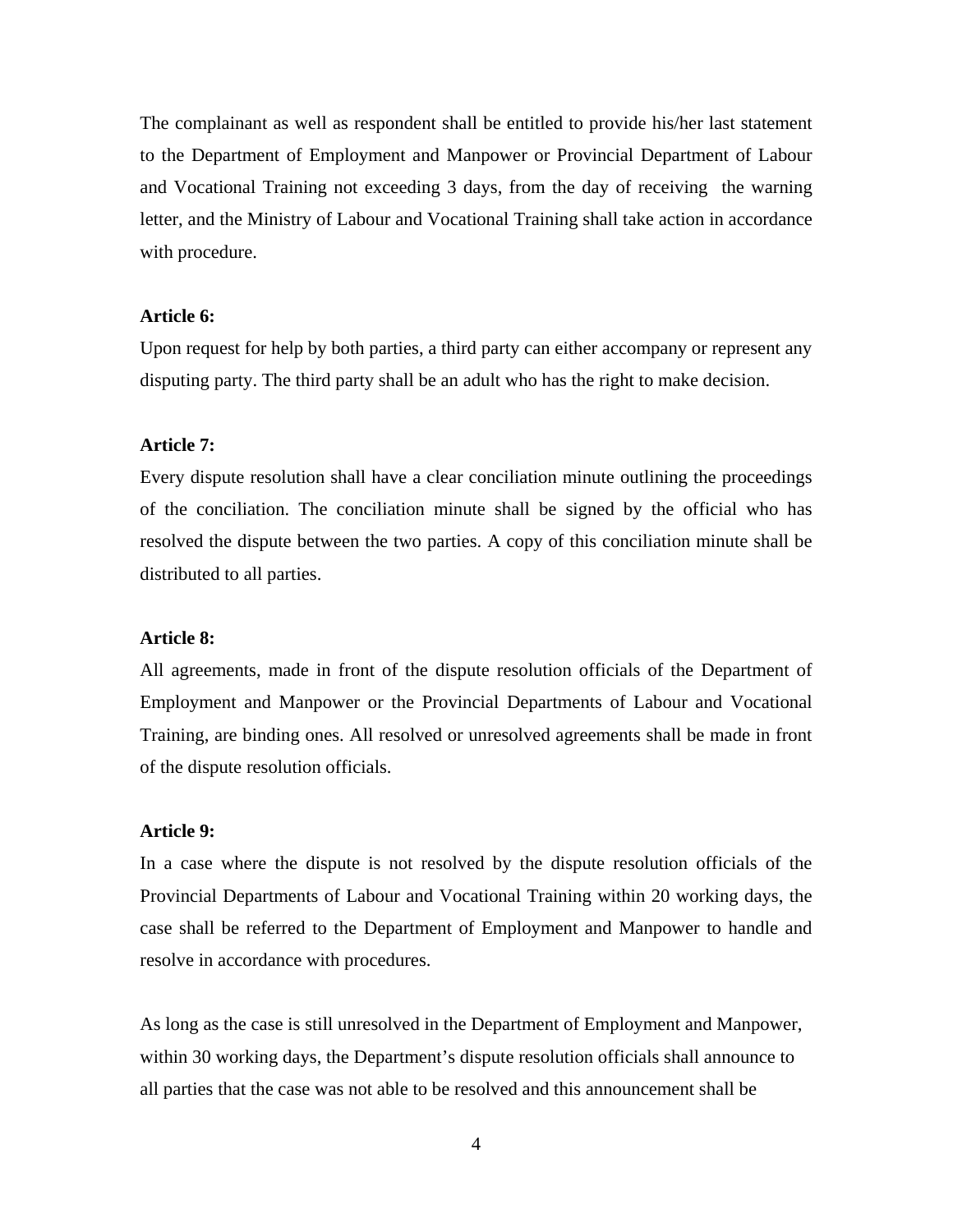included in the official conciliation minute signed by the dispute resolution officials and the disputing parties. The dispute resolution officials shall inform each party on their rights and existing legal procedures.

In a case where the dispute occurred outside the country, duration for resolution shall be prolonged in accordance with the law of the receiving country.

#### **Article 10:**

Outside the Kingdom of Cambodia, all complaints shall be submitted to the permanent office of the Private Recruitment Agency's representative, Consulate or Embassy of the Kingdom of Cambodia in receiving country or to the Competent Authority of the receiving country.

A representative of Cambodian Private Recruitment Agency based in the receiving country shall coordinate and assist the worker to lodge a complaint properly and on time to the Consulate or Embassy of the Kingdom of Cambodia in the receiving country and to the receiving country's Competent Authority.

## **Article 11:**

The Cabinet, the Department General of Administrative and Finance, the Department General of Labour, Department General of Technical Vocational Education and Training, General Inspector of Department General of Inspection and the Units under Ministry of Labour and Vocational Training and the Private Recruitment Agencies shall implement effectively this Prakas from the date of signature.

**Minister** 

## **Vong Sauth**

#### **Recipients:**

- Prime Minister's cabinet:
- Deputy Prime Minister's cabinet;
- Council of Ministers;